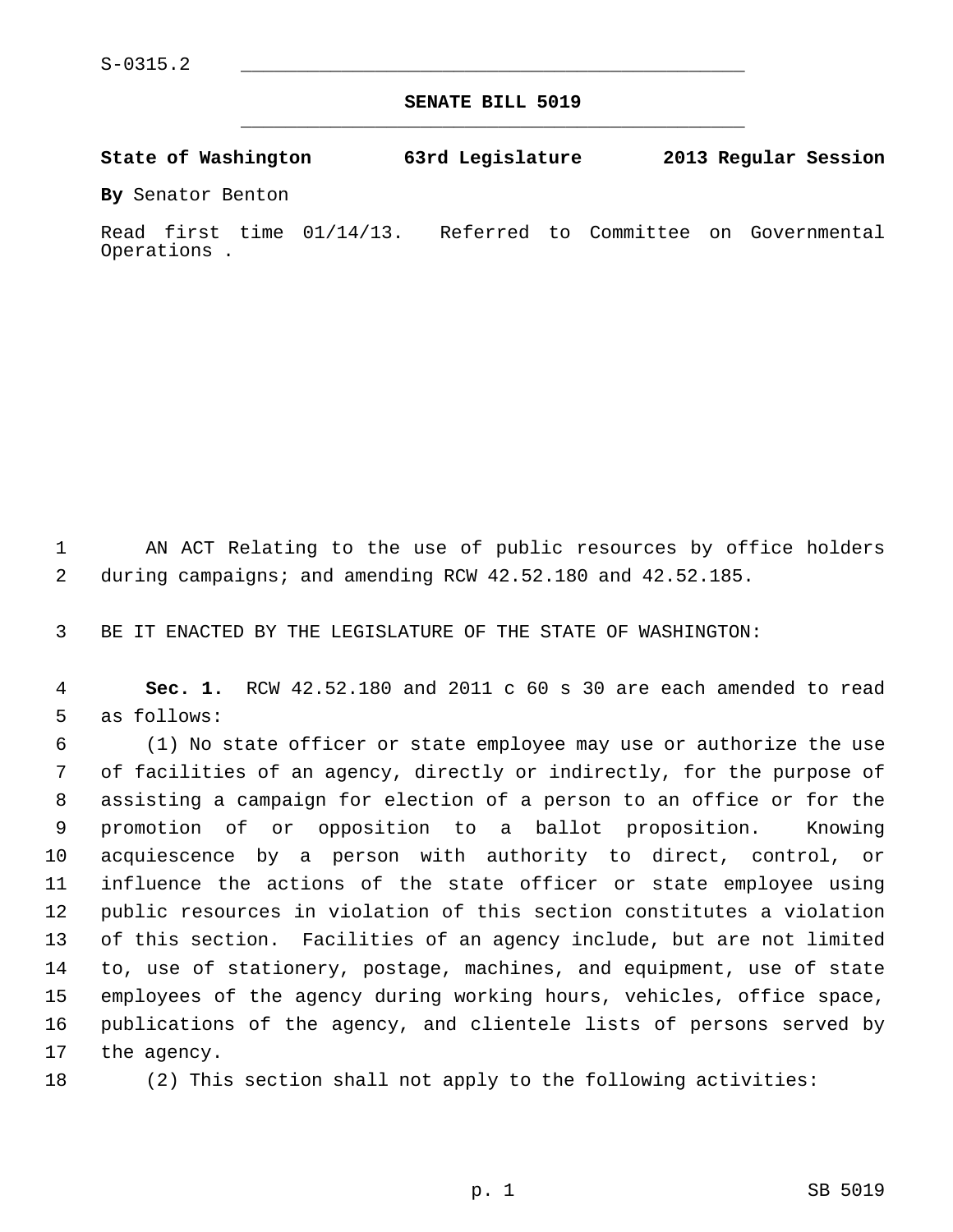1 (a) Action taken at an open public meeting by members of an elected 2 legislative body to express a collective decision, or to actually vote 3 upon a motion, proposal, resolution, order, or ordinance, or to support 4 or oppose a ballot proposition as long as (i) required notice of the 5 meeting includes the title and number of the ballot proposition, and 6 (ii) members of the legislative body or members of the public are 7 afforded an approximately equal opportunity for the expression of an 8 opposing view;

 9 (b) A statement by an elected official in support of or in 10 opposition to any ballot proposition at an open press conference or in 11 response to a specific inquiry. For the purposes of this subsection, 12 it is not a violation of this section for an elected official to 13 respond to an inquiry regarding a ballot proposition, to make 14 incidental remarks concerning a ballot proposition in an official 15 communication, or otherwise comment on a ballot proposition without an 16 actual, measurable expenditure of public funds. The ethics boards 17 shall adopt by rule a definition of measurable expenditure;

18 (c) The maintenance of official legislative web sites throughout 19 the year, regardless of pending elections. The web sites may contain 20 any discretionary material which was also specifically prepared for the 21 legislator in the course of his or her duties as a legislator, 22 including newsletters and press releases. ((The official legislative 23 web sites of legislators seeking reelection shall not be altered 24 between June 30th and November 15th of the election year.)) The web 25 site shall not be used for campaign purposes;

26 (d) Activities that are part of the normal and regular conduct of 27 the office or agency, regardless of whether or not an office holder is 28 running for election or reelection to office. The timing of pending 29 elections or campaigns must not operate to prohibit legislators from 30 producing materials, utilizing staff and other state resources, 31 attending functions, or engaging in all other legislative activities 32 properly associated with their office; and

33 (e) De minimis use of public facilities by statewide elected 34 officials and legislators incidental to the preparation or delivery of 35 permissible communications, including written and verbal communications 36 initiated by them of their views on ballot propositions that 37 foreseeably may affect a matter that falls within their constitutional 38 or statutory responsibilities.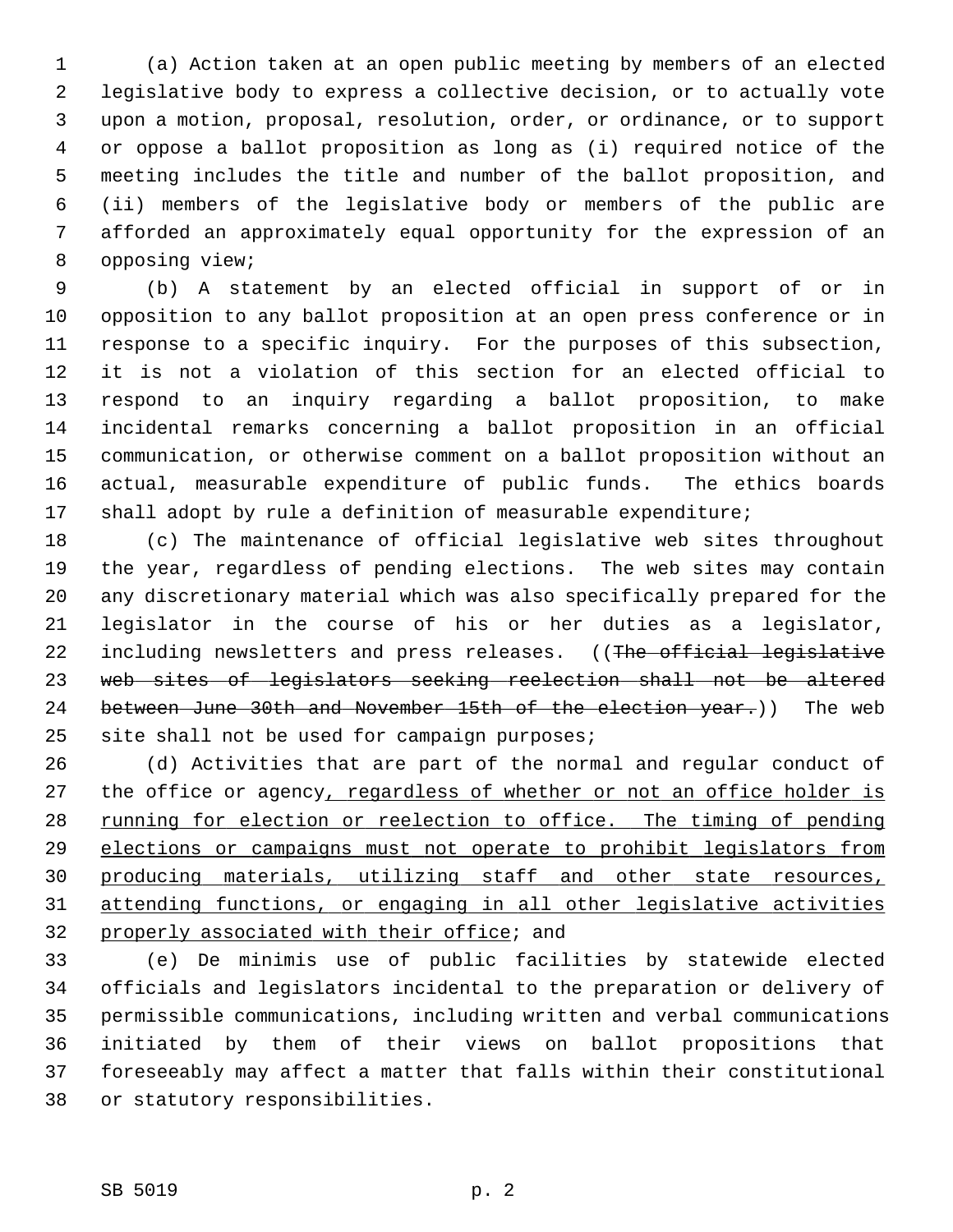1 (3) Newsletters are a vital means of communication between legislators and their constituents, and open communication from a legislator to those he or she serves is imperative to representative democracy. As a result, members have complete discretionary control, subject only to budget limitations, as to the content, text, language, and format of newsletters. In no case may any newsletter content be considered campaign activity for purposes of this chapter.

 8 (4) As to state officers and employees, this section operates to 9 the exclusion of RCW 42.17A.555.

10 **Sec. 2.** RCW 42.52.185 and 2011 c 60 s 31 are each amended to read 11 as follows:

12 (1) During the twelve-month period beginning on December 1st of the 13 year before a general election for a state legislator's election to 14 office and continuing through November 30th immediately after the 15 general election, the legislator may not mail, either by regular mail 16 or electronic mail, to a constituent at public expense a letter, 17 ((newsletter<sub>r</sub>)) brochure, or other piece of literature, except as 18 follows:

19 (a) The legislator may mail two mailings of newsletters to 20 constituents. All newsletters within each mailing of newsletters must 21 be identical as to their content but not as to the constituent name or 22 address. ((One such mailing may be mailed no later than thirty days 23 after the start of a regular legislative session, except that a 24 legislator appointed during a regular legislative session to fill a 25 vacant seat may have up to thirty days from the date of appointment to 26 send out the first mailing. The other mailing may be mailed no later 27 than sixty days after the end of a regular legislative session.))

28 (b) The legislator may mail an individual letter to (i) an 29 individual constituent who has contacted the legislator regarding the 30 subject matter of the letter during the legislator's current term of 31 office; (ii) an individual constituent who holds a governmental office 32 with jurisdiction over the subject matter of the letter; or (iii) an 33 individual constituent who has received an award or honor of 34 extraordinary distinction of a type that is sufficiently infrequent to 35 be noteworthy to a reasonable person, including, but not limited to: 36 (A) An international or national award such as the Nobel prize or the